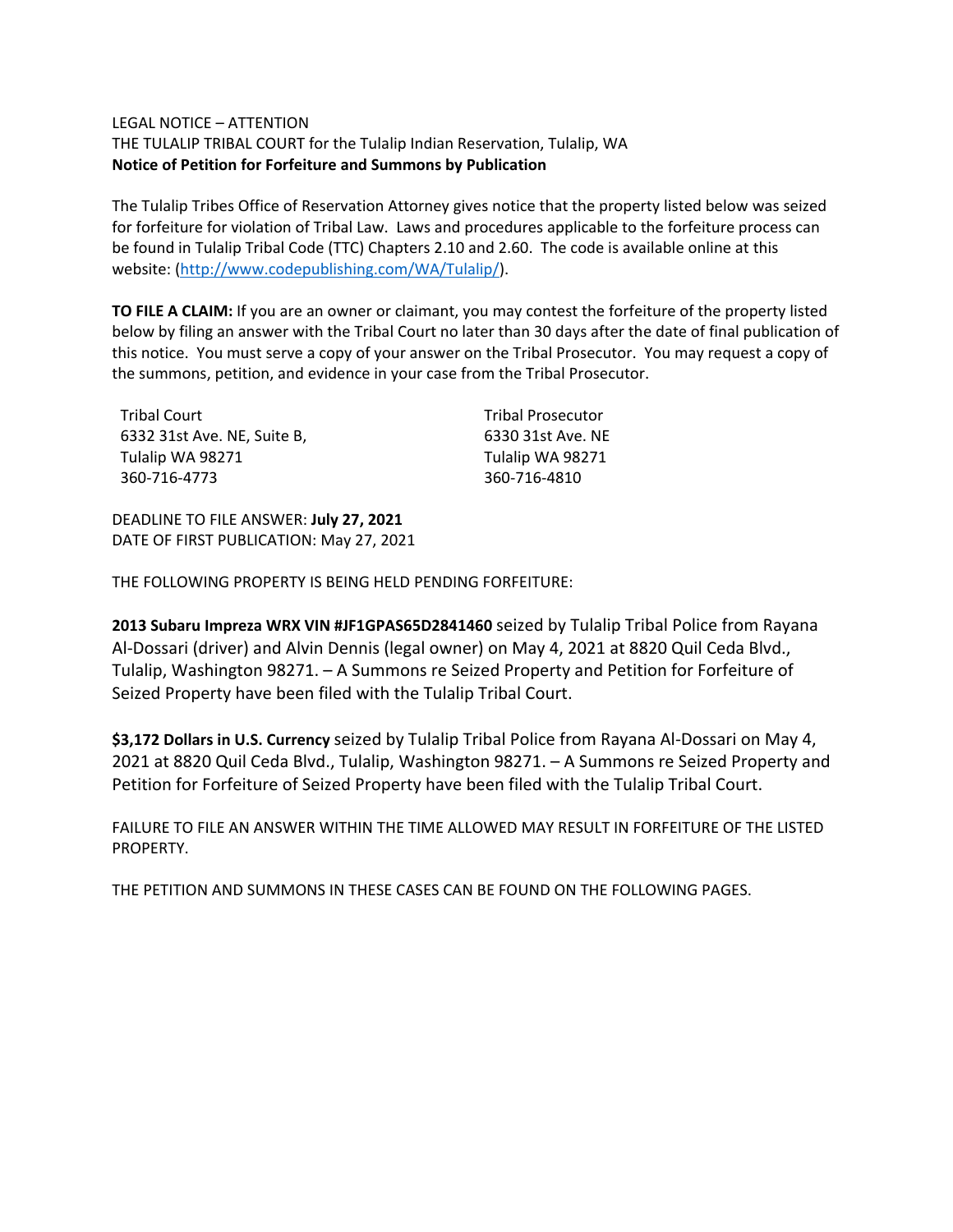| $-1.5$<br>de la | H.C | process de line | $\Xi$ ) ) |
|-----------------|-----|-----------------|-----------|
| $\bullet$       |     |                 |           |

 $\hat{\mathbf{r}}$ 

2021 MAY 26 PM 3: 17

 $\hbar$ l if tribal ofurt $\hbar$  .

|                                                   |                                                                                                        |                                          | TULALIP TRIBAL VAJINT                      |
|---------------------------------------------------|--------------------------------------------------------------------------------------------------------|------------------------------------------|--------------------------------------------|
|                                                   |                                                                                                        |                                          | $\alpha$ and                               |
|                                                   | IN THE TULALIP TRIBAL COURT<br><b>FOR THE TULALIP INDIAN RESERVATION</b><br><b>TULALIP, WASHINGTON</b> |                                          |                                            |
|                                                   | IN REM THE FORFEITURE OF:                                                                              | NO. QCV-CV-FO-2021 - ○Z4\                |                                            |
| 2013 SUBARU IMPREZA WRX<br>VIN #JF1GPAS65D2841460 |                                                                                                        |                                          | <b>SUMMONS RE SEIZED PROPERTY</b>          |
|                                                   |                                                                                                        | TPD Incident No.<br>Primary Officer      | $21 - 1136$<br>J. Tannen                   |
|                                                   |                                                                                                        | (Clerk's Action Required)                |                                            |
| TO:                                               | Rayana Al-Dossari<br>13730 56 <sup>th</sup> Avenue S. Apt. G302<br>Tukwila, WA 98168                   | <b>Alvin Dennis</b><br>Tukwila. WA 98168 | 13730 56 <sup>th</sup> Avenue S. Apt. G302 |
|                                                   | YOU ARE HEREBY NOTIFIED that the Tulalip Tribes, Plaintiff, by and through its                         |                                          |                                            |
|                                                   | prosecuting authority, has filed a petition with the Court that seeks to have forfeited, to the        |                                          |                                            |
|                                                   | benefit of the Tribes, certain property that you allegedly own, claim, or have an interest.            |                                          |                                            |
|                                                   | Pursuant to Chapter 2.60.070§(4)(a), of the Tulalip Tribes Code of Law, you have thirty                |                                          |                                            |
|                                                   | (30) days after you have been served the petition and this summons to file with the Court a            |                                          |                                            |
|                                                   | response to the allegations described in the petition. No extension of the time for filing the         |                                          |                                            |
|                                                   | response may be granted. Failure to respond within 30 days may bar you from presenting                 |                                          |                                            |
|                                                   | evidence at any later evidentiary hearing regarding the seized property. Further, if no response       |                                          |                                            |
|                                                   | is filed within 30 days after service of the petition and summons, the Court, upon motion of the       |                                          |                                            |
|                                                   | Tribes, shall order the property forfeited to the Tribes.                                              |                                          |                                            |
|                                                   |                                                                                                        |                                          |                                            |

22  $\begin{array}{c|c} 24 & \text{tribal} \end{array}$ Chapter  $2.60.070\$(4)$ (b) governs responses to forfeiture petitions. The Clerk's Office docs not provide legal advice. 1t is your responsibility to familiarize yourselfwith the applicable law—which is available from the Clerk's Office and on-line at: http://www.codepublishing.com/WA/Tulalip/

SUMMONS<br>QCV-CV-FO-2021-OZY

11

 $10$ 

 $\mathbf{I}$ 

 $\overline{2}$ 

 $\mathbf{3}$ 

 $\overline{4}$ 

5

6

 $\overline{7}$ 

 $\bf 8$ 

 $\overline{Q}$ 

12

13

14

15

16

17

18

19

20

21

23

25

26

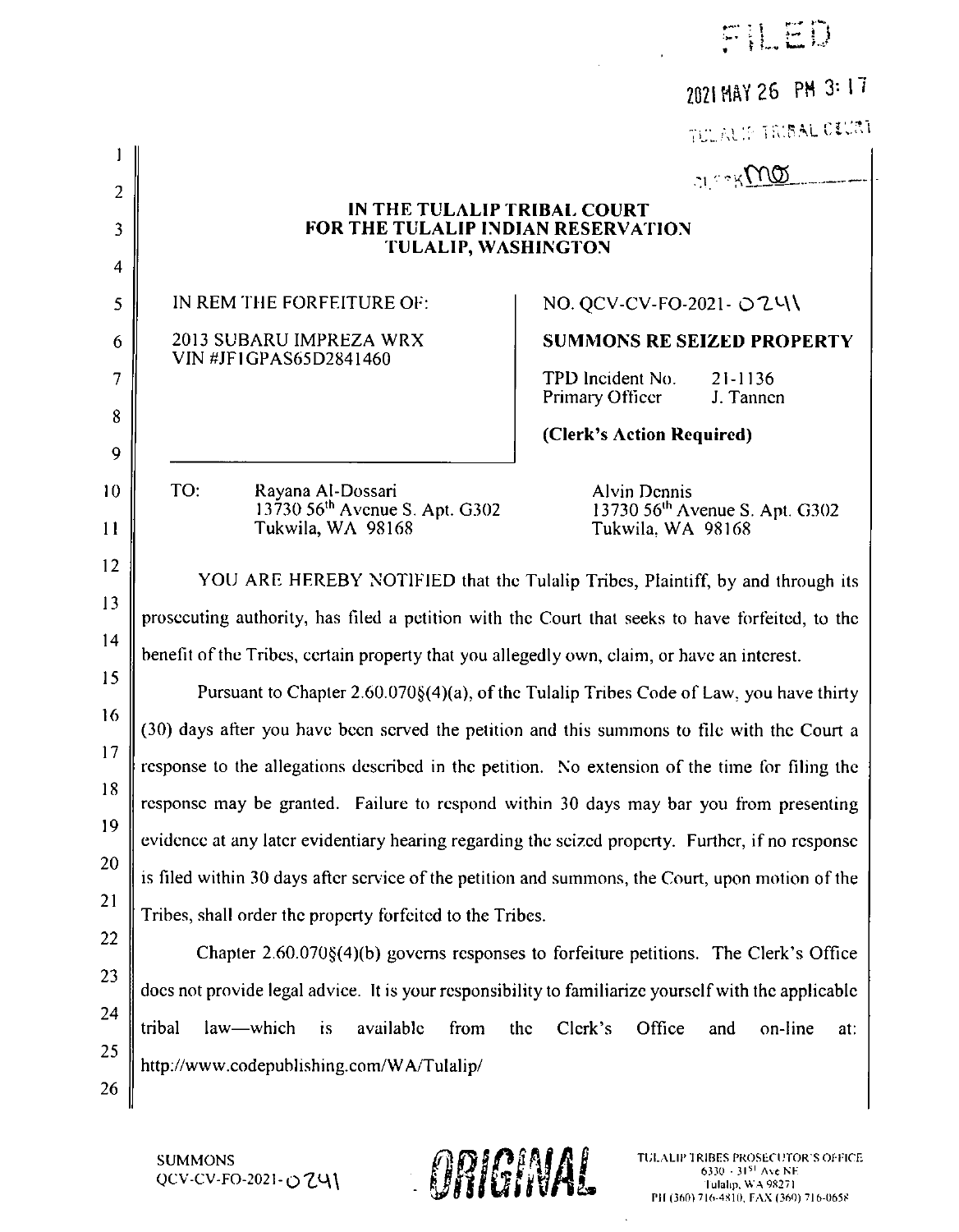Your response must be mailed to, or personally filed with, the Clerk's Office at 6332- $\mathbf{I}% =\mathbf{I}^{T}\mathbf{e}_{i}+\mathbf{I}^{T}\mathbf{e}_{i}+\mathbf{I}^{T}\mathbf{e}_{i}+\mathbf{I}^{T}\mathbf{e}_{i}+\mathbf{I}^{T}\mathbf{e}_{i}+\mathbf{I}^{T}\mathbf{e}_{i}+\mathbf{I}^{T}\mathbf{e}_{i}+\mathbf{I}^{T}\mathbf{e}_{i}+\mathbf{I}^{T}\mathbf{e}_{i}+\mathbf{I}^{T}\mathbf{e}_{i}+\mathbf{I}^{T}\mathbf{e}_{i}+\mathbf{I}^{T}\mathbf{e}_{i}+\mathbf{I}^{T}\mathbf{e}_{i}+\mathbf{I$ 31st Ave NE, Suite B, Tulalip WA 98271.  $\overline{2}$ Questions regarding the petition should be addressed to the Tulalip Tribes Prosecutor's  $\overline{\mathbf{3}}$ Office at 360-716-4810, not to the Clerk's Office.  $\overline{4}$ 5 DATED this  $26$ <sup>th</sup> day of May, 2021. 6  $\overline{7}$ <u>'eyn (1) / eill</u>  $8\phantom{1}$ 9  $10$  $11$ 12 13  $14$ 15 16  $17$ 18 19 20 21 22 23 24 25 26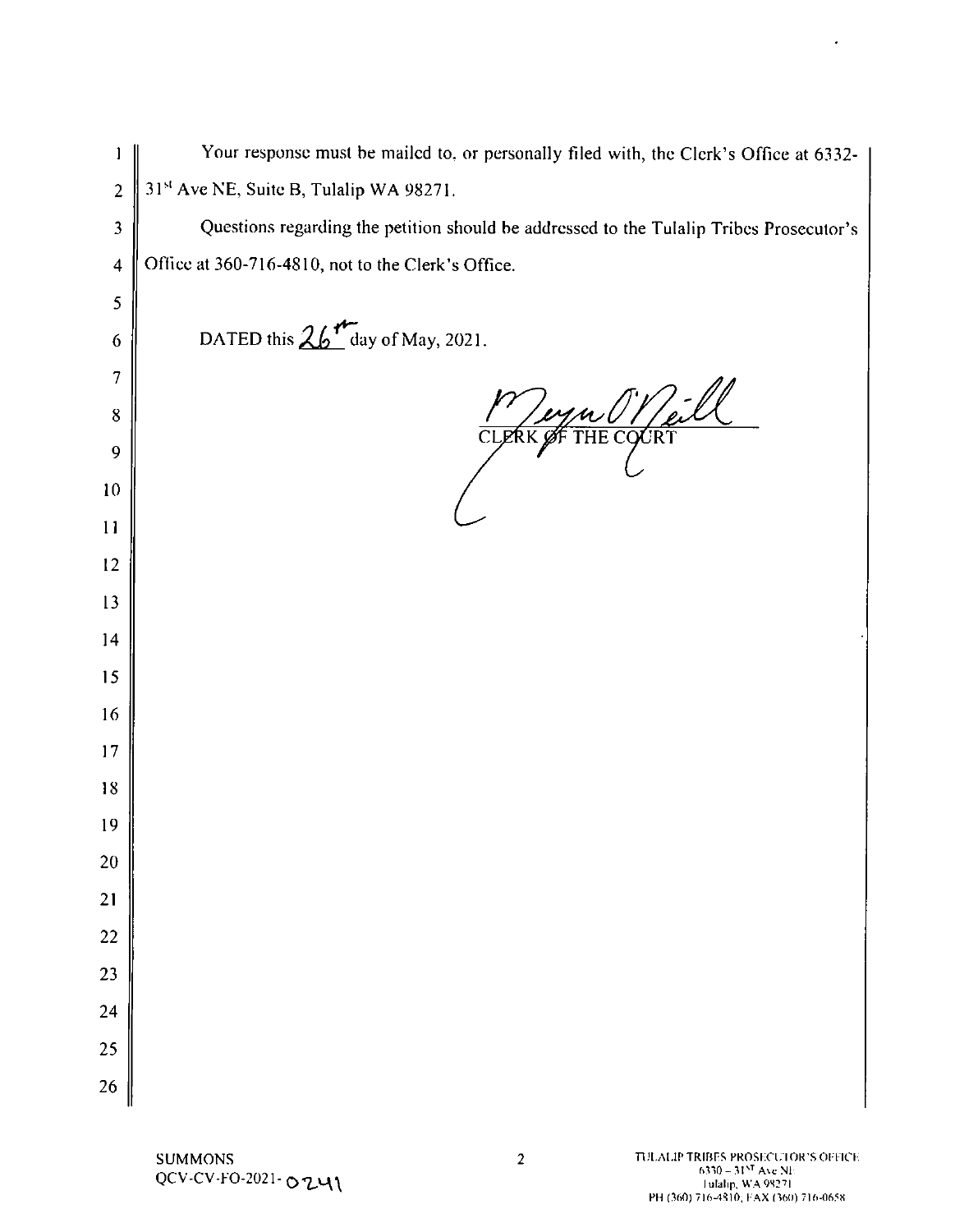$-||ED$ 

# 2021 MAY 26 PH 3: 17

TULE LIP THINAL CLUST

 $r_1$ :  $r_4$  Mor |

### IN THE TULALIP TRIBAL COURT FOR THE TULALIP INDIAN RESERVATION **TULALIP, WASHINGTON**

IN REM THE FORFEITURE OF: 2013 SUBARU IMPREZA WRX VIN #JF1GPAS65D2841460

 $\mathbf{1}$ 

 $\overline{2}$ 

3

4

5

6

 $\overline{7}$ 

8

 $\overline{9}$ 

 $10$ 

11

 $12$ 

 $13$ 

 $14$ 

15

16

 $17$ 

18

19

20

21

22

23

24

25

26

NO. QCV-CV-FO-2021-0241

## PETITION FOR FORFEITURE OF **SEIZED PROPERTY**

TPD Incident No. 21-1136 J. Tannen Primary Officer

COMES NOW the Tulalip Tribes, Plaintiff, by and through its prosecuting authority, to petition the Court to institute proceedings for the forfeiture of the property described in section I, below. The Court has subject matter jurisdiction over these proceedings, and this Petition is made pursuant to, Chapter 2.60 of the Tulalip Tribes Code of Law.

#### $\mathbf{L}$ **SUBJECT PROPERTY**

As described in detail in Tulalip Police Incident Report #21-1136, which is on file with the Tulalip Tribal Court under this cause number, on or about the 4<sup>th</sup> day of May, 2021, Tulalip Tribal Police (TPD) seized a 2013 Subaru Impreza WRX VIN #JF1GPAS65D2841460 from Rayana Al-Dossari (driver) in the vicinity of 8820 Quil Ceda Blvd., Tulalip, Washington in connection with narcotics trafficking on the Tulalip Reservation.

#### $\Pi$ . **AUTHORITY**

Because the Subject Vehicle was used or was intended to be used to facilitate the transportation, sale, receipt, possession, or concealment of a controlled substance, listed chemical, or proceeds from the sale of a controlled substance in violation of Tulalip Law, it is subject to forfeiture pursuant to Tulalip Tribal Code 2.60.020§(5).

PETITION FOR FORFEITURE OF **SEIZED PROPERTY** 0CV-CV-FO-2021- 024\

 $\mathbf{1}$ 

**ARIGINAL** 

TULALIP TRIBES PROSECUTOR'S OFFICE 6103 - 3157 Ave NE, Suite B Tulalip, WA 98271 PH (360) 716-4810; FAX (360) 716-0658